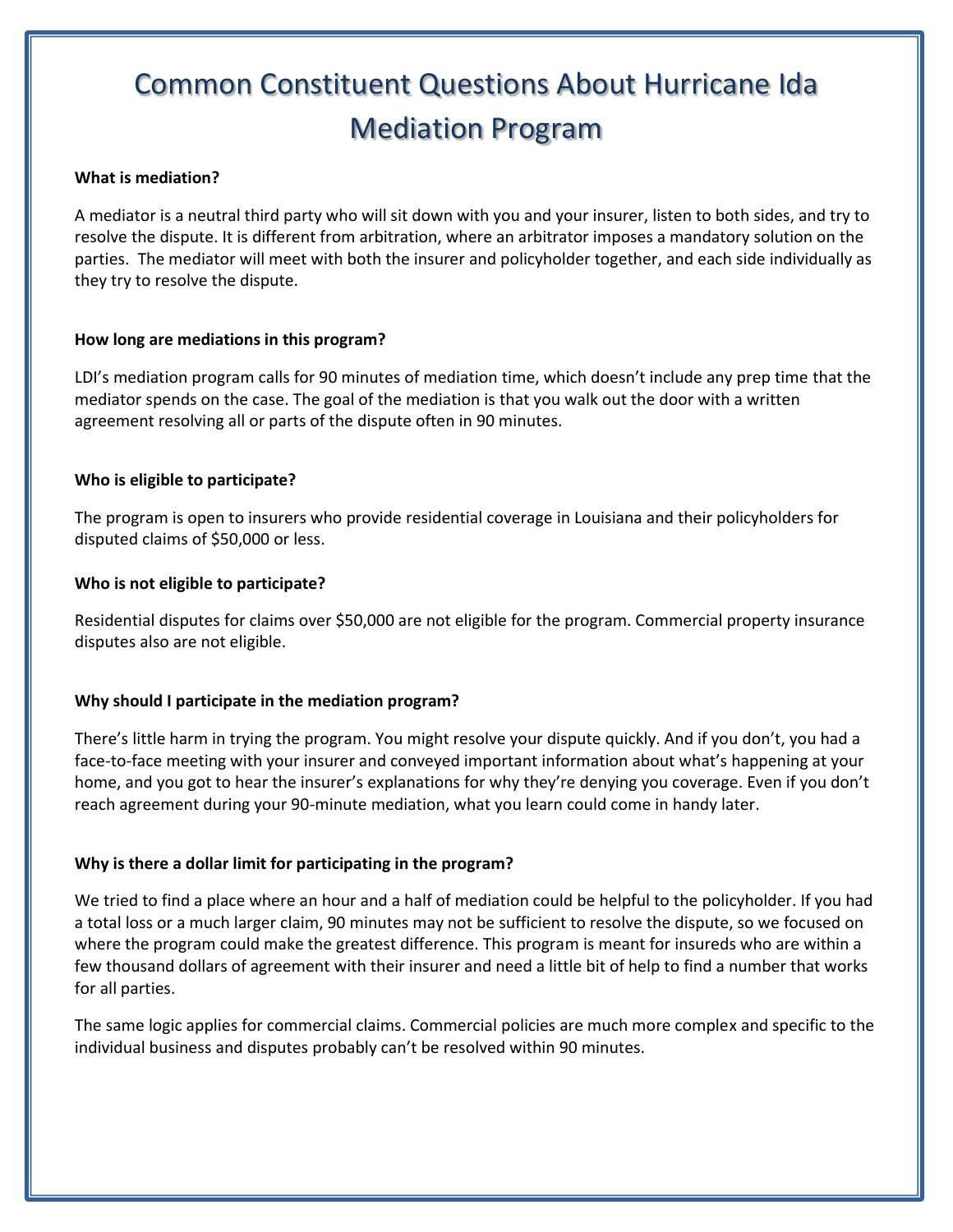## **How does the deductible factor into eligibility for mediation? Is the dollar limit gross or net of the deductible?**

The dollar limit is net of the deductible. For example, if a policyholder has \$60,000 worth of damage and a \$10,000 deductible, they would still be eligible to participate since after they paid the deductible, the damage estimate does not exceed \$50,000.

#### **What does it cost to participate?**

The program is free for policyholders. The fee for mediation is \$600, but insurers are required to pay the cost according to Bulletin 2021-08.

If the parties have made progress but have not reached an agreement at the conclusion of the 90-minute session, they are welcome to work out an agreement with the mediator that they will continue discussions and pay for the services. Who pays for additional time would be determined by the parties to the mediation.

#### **Where do mediations take place? Can they be virtual?**

Mediations will take place in the metropolitan New Orleans or Baton Rouge areas. It is up to individual mediators to decide whether they want to accommodate requests for virtual sessions.

#### **How do I sign up for mediation?**

The program specifies that offers to mediate must be made in writing. Ask your insurer for details about how to file a written request. Either party can request mediation, and the other party is free to accept or decline because the program is voluntary. Once both parties agree to mediation, the insurance company reaches out to the mediators to start the process, and a mediator will follow up with you shortly to request information about your claim.

#### **How much time does the insurer have to respond?**

Bulletin 2021-08 does not include guidance on response times. Policyholders might consider adding an expiration time to their written mediation offer. [At the news conference announcing the program,](http://www.ldi.la.gov/onlineservices/ConsumerComplaintForm)  Commissioner Donelon said that if policyholders don't receive a timely response, they should file a complaint with LDI. Call 1-800-259-5300 x3 or file online at www.ldi.la.gov/onlineservices/ConsumerComplaintForm

## **What if I ask for mediation and the insurer never tells me yes or no?**

This is a voluntary program so insurers don't have to participate. If you don't hear back from your insurer in a reasonable time or if they aren't in communication with you, a policyholder can move forward with any other remedies normally available.

## **What if I ask for mediation and my insurer says no?**

The program is voluntary for both insurers and policyholders. If the insurer rejects mediation for a particular claim, the policyholder will have the same options available to them as if the mediation program did not exist, including filing a lawsuit.